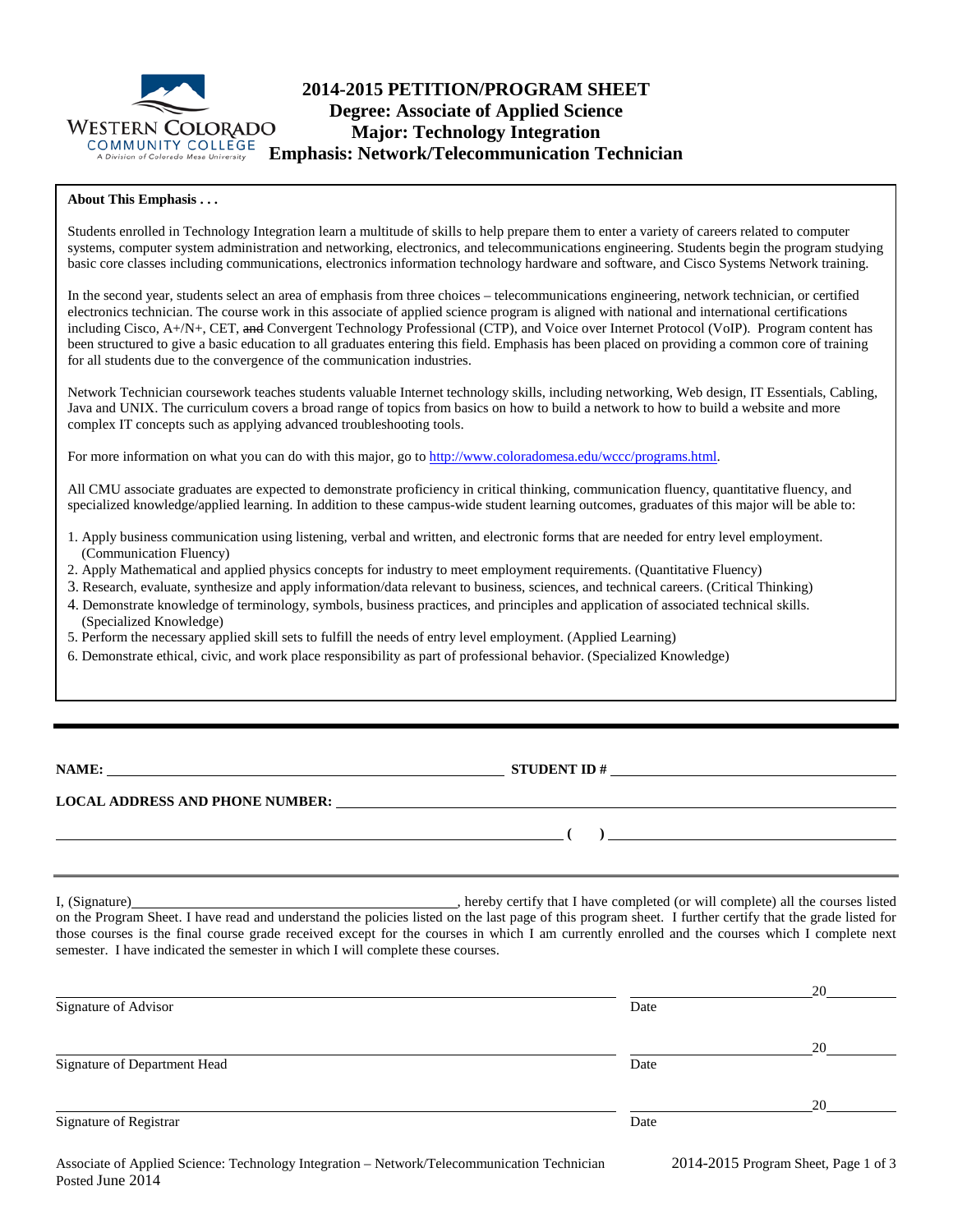### **Students should work closely with a faculty advisor when selecting and scheduling courses prior to registration.**

Degree Requirements:

- Minimum of 62 semester hours total (A minimum of 16 taken at CMU in no fewer than two semesters).
- 2.00 cumulative GPA or higher in all CMU coursework and a "C" or better must be achieved in coursework toward major content area.
- Pre-collegiate courses (usually numbered below 100) cannot be used for graduation.
- A student must follow the CMU graduation requirements either from 1) the program sheet for the major in effect at the time the student officially declares a major; or 2) a program sheet for the major approved for a year subsequent to the year during which the student officially declares the major and is approved for the student by the department head. Because a program may have requirements specific to the degree, the student should check with the faculty advisor for additional criteria. It is the student's responsibility to be aware of, and follow, all requirements for the degree being pursued. Any exceptions or substitutions must be approved by the student's faculty advisor and Department Head.
- When filling out the program sheet a course can be used only once.
- See the "Undergraduate Graduation Requirements" in the catalog for additional graduation information.

**GENERAL EDUCATION REQUIREMENTS** (Minimum 16 semester hours) See the current catalog for a list of courses that fulfill the requirements below. If a course is on the general education list of options and a requirement for your major, you must use it to fulfill the major requirement and make a different selection within the general education requirement.

| Course No Title                                                                                |        | Sem.hrs Grade Term/Trns |
|------------------------------------------------------------------------------------------------|--------|-------------------------|
| <b>Communication</b> (6 semester hours)<br><b>ENGL 111 English Composition</b>                 | 3      |                         |
| <b>ENGL 112 English Composition</b>                                                            | 3      |                         |
| $-OR-$<br>ENGL 111 English Composition and                                                     | 3      |                         |
| SPCH 101 Interpersonal Communication or<br>SPCH 102 Speechmaking                               | 3<br>3 |                         |
|                                                                                                |        |                         |
| <b>Mathematics:</b> (Minimum 3 semester hours)<br>MATH 108 Technical Mathematics (or higher) 4 |        |                         |

| Social Sciences, Natural Science, Fine Arts or Humanities, or<br>Selected Applied Studies Courses* (Minimum 6 semester hours)<br>OTHER LOWER DIVISION REQUIREMENTS<br>Wellness (2 semester hours)<br><b>Health and Wellness</b><br><b>KINE 100</b><br><b>ASSOCIATE OF APPLIED SCIENCE: TECHNOLOGY</b><br><b>INTEGRATION - NETWORK/TELECOMMUNICATION</b><br><b>TECHNICIAN REQUIREMENTS</b><br>(44 semester hours)<br><b>Core Classes</b><br><b>PROS 117</b><br>Electronics I<br><b>TECI 132</b><br>Intro to IT Hardware and<br><b>System Software</b><br>Intro to Communications<br><b>TECI 170</b><br><b>TECI 180</b><br>Cisco Networking I<br><b>TECI 185</b><br>Cisco Networking II<br><b>TECI 230</b><br>Cisco Networking III<br>Cisco Networking IV<br><b>TECI 235</b><br><b>Information Technology</b><br><b>TECI 260</b> | 3<br>3<br>1<br>1<br>3 |  |
|--------------------------------------------------------------------------------------------------------------------------------------------------------------------------------------------------------------------------------------------------------------------------------------------------------------------------------------------------------------------------------------------------------------------------------------------------------------------------------------------------------------------------------------------------------------------------------------------------------------------------------------------------------------------------------------------------------------------------------------------------------------------------------------------------------------------------------|-----------------------|--|
|                                                                                                                                                                                                                                                                                                                                                                                                                                                                                                                                                                                                                                                                                                                                                                                                                                |                       |  |
|                                                                                                                                                                                                                                                                                                                                                                                                                                                                                                                                                                                                                                                                                                                                                                                                                                |                       |  |
|                                                                                                                                                                                                                                                                                                                                                                                                                                                                                                                                                                                                                                                                                                                                                                                                                                |                       |  |
|                                                                                                                                                                                                                                                                                                                                                                                                                                                                                                                                                                                                                                                                                                                                                                                                                                |                       |  |
|                                                                                                                                                                                                                                                                                                                                                                                                                                                                                                                                                                                                                                                                                                                                                                                                                                |                       |  |
|                                                                                                                                                                                                                                                                                                                                                                                                                                                                                                                                                                                                                                                                                                                                                                                                                                |                       |  |
|                                                                                                                                                                                                                                                                                                                                                                                                                                                                                                                                                                                                                                                                                                                                                                                                                                |                       |  |
|                                                                                                                                                                                                                                                                                                                                                                                                                                                                                                                                                                                                                                                                                                                                                                                                                                |                       |  |
|                                                                                                                                                                                                                                                                                                                                                                                                                                                                                                                                                                                                                                                                                                                                                                                                                                |                       |  |
|                                                                                                                                                                                                                                                                                                                                                                                                                                                                                                                                                                                                                                                                                                                                                                                                                                |                       |  |
|                                                                                                                                                                                                                                                                                                                                                                                                                                                                                                                                                                                                                                                                                                                                                                                                                                |                       |  |
|                                                                                                                                                                                                                                                                                                                                                                                                                                                                                                                                                                                                                                                                                                                                                                                                                                |                       |  |
|                                                                                                                                                                                                                                                                                                                                                                                                                                                                                                                                                                                                                                                                                                                                                                                                                                |                       |  |
|                                                                                                                                                                                                                                                                                                                                                                                                                                                                                                                                                                                                                                                                                                                                                                                                                                |                       |  |
|                                                                                                                                                                                                                                                                                                                                                                                                                                                                                                                                                                                                                                                                                                                                                                                                                                |                       |  |
|                                                                                                                                                                                                                                                                                                                                                                                                                                                                                                                                                                                                                                                                                                                                                                                                                                |                       |  |
|                                                                                                                                                                                                                                                                                                                                                                                                                                                                                                                                                                                                                                                                                                                                                                                                                                |                       |  |
|                                                                                                                                                                                                                                                                                                                                                                                                                                                                                                                                                                                                                                                                                                                                                                                                                                | 3                     |  |
|                                                                                                                                                                                                                                                                                                                                                                                                                                                                                                                                                                                                                                                                                                                                                                                                                                | 3                     |  |
|                                                                                                                                                                                                                                                                                                                                                                                                                                                                                                                                                                                                                                                                                                                                                                                                                                | $\overline{4}$        |  |
|                                                                                                                                                                                                                                                                                                                                                                                                                                                                                                                                                                                                                                                                                                                                                                                                                                | 4                     |  |
|                                                                                                                                                                                                                                                                                                                                                                                                                                                                                                                                                                                                                                                                                                                                                                                                                                | 4                     |  |
|                                                                                                                                                                                                                                                                                                                                                                                                                                                                                                                                                                                                                                                                                                                                                                                                                                | $\overline{4}$        |  |
|                                                                                                                                                                                                                                                                                                                                                                                                                                                                                                                                                                                                                                                                                                                                                                                                                                |                       |  |
| Hardware & System Software                                                                                                                                                                                                                                                                                                                                                                                                                                                                                                                                                                                                                                                                                                                                                                                                     | 3                     |  |
| Advanced IT Hardware &<br><b>TECI 265</b>                                                                                                                                                                                                                                                                                                                                                                                                                                                                                                                                                                                                                                                                                                                                                                                      | 3                     |  |
| <b>System Software</b>                                                                                                                                                                                                                                                                                                                                                                                                                                                                                                                                                                                                                                                                                                                                                                                                         |                       |  |
| Certification:<br><b>TECI 290</b>                                                                                                                                                                                                                                                                                                                                                                                                                                                                                                                                                                                                                                                                                                                                                                                              | 1                     |  |
| <b>TECI 292</b><br>Capstone in Technical                                                                                                                                                                                                                                                                                                                                                                                                                                                                                                                                                                                                                                                                                                                                                                                       |                       |  |
| <b>Engineering and Economics</b>                                                                                                                                                                                                                                                                                                                                                                                                                                                                                                                                                                                                                                                                                                                                                                                               | 4                     |  |
| <b>Applied Physics</b><br><b>TECI 110</b>                                                                                                                                                                                                                                                                                                                                                                                                                                                                                                                                                                                                                                                                                                                                                                                      | 3                     |  |
| Personal and Professional<br><b>TECI 251</b>                                                                                                                                                                                                                                                                                                                                                                                                                                                                                                                                                                                                                                                                                                                                                                                   |                       |  |
| Leadership Development                                                                                                                                                                                                                                                                                                                                                                                                                                                                                                                                                                                                                                                                                                                                                                                                         | 2                     |  |
| <b>TECI 240</b><br><b>VoIP</b> Fundamentals                                                                                                                                                                                                                                                                                                                                                                                                                                                                                                                                                                                                                                                                                                                                                                                    |                       |  |

\*Please see your advisor for requirements specific to this program.